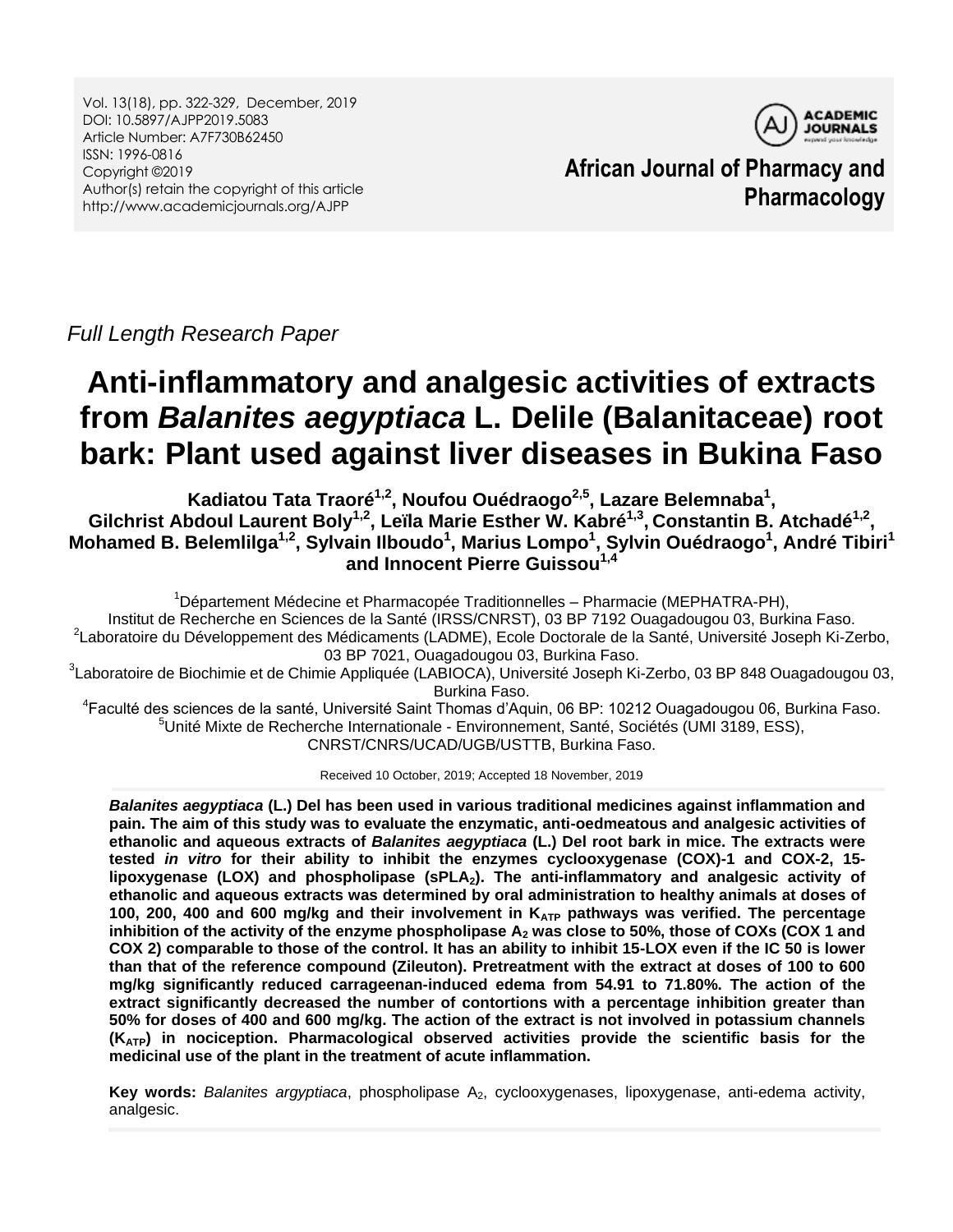# **INTRODUCTION**

Hepatitis is defined by inflammation of the hepatic parenchyma, associated with a more or less extensive necrosis of hepatocytes (Tata Kadiatou et al., 2018). This inflammation is the response to multiple aggressions of liver (virus, drug, toxins or autoimmune, etc), epithelial cells, endothelial cells and infiltrating inflammatory cells (Juhn et al., 2008). Infiltrating inflammatory cells produce the mediators of inflammation which are proteins, peptides, glycoproteins, cytokines, metabolites of arachidonic acid (prostaglandins and leukotrienes), nitric oxide and oxygen free radicals with the potential to fight infection, but also to damage the host (Juhn et al., 2008). Free fatty acids, such as arachidonic acid, substrate for cyclooxygenase (COX 1 and 2) and lipoxygenase (LOX), are products of the hydrolysis of phospholipids by phospholipase  $A_2$  enzymes. These are involved in many cellular mechanisms, including membrane lipid digestion and uptake, angiogenesis, cell proliferation and migration, and innate immunity and in inflammatory diseases (Murakami et al., 2011). Pain and inflammation occur as nonspecific indicator of numerous disease conditions (Abiye et al., 2019). According to Belemlilga et al. (2019), pain is well defined as an unpleasant sensory and emotional experience that is associated with possible or actual tissue damage. Inflammations are accompanied most often by pain that can be acute or chronic. Steroidal and nonsteroidal anti-inflammatory drugs are generally used to treat the inflammatory process and block the action of certain pro-inflammatory enzymes. Currently, non-steroidal anti-inflammatory drugs (NSAIDs) are widely prescribed because of their efficacy in the management of pain, inflammation, and rheumatic disorders (Sdayria et al., 2018). Some molecules have the ability to inhibit phospholipase A2 (PLA2), cyclooxygenase (COX) and lipoxygenase (LOX) leading to a reduction in the production of prostaglandins (PGs) and leukotrienes (LTs) and inflammatory antagonism (Yahfoufi et al., 2018). However, their long-term therapeutic use is often associated with adverse effects such as gastrointestinal upset due to altered protective gastric mucosa (Wallace and Vong, 2008), renal damage and respiratory depression as well as possible dependence particularly with opioid analogues (Abiye et al., 2019). Some of drugs use ATP-sensitive potassium channel pathway leading to long-term cancer (Sharmin et al., 2016). More and more, people are falling back on traditional medicine especially on medicinal plants for their phytochemicals an active area of research for their anti-inflammatory properties. *Balanites aegyptiaca* L. Delile (Balanitaceae) is native of Arabia, India, ki, Latin America and North Africa and it colonized the Sahel and savannah of West and East Africa according to Boffa (1999). Different parts of the plant (fruits, seeds, barks and roots) are used in traditional medicine for the treatment of pathologies such as laxatives, stomachaches, sterility, mental diseases, epilepsy, yellow fever, syphilis and as a vermifuge, rheumatism, toothaches, jaundice, liver and spleen problems (Maydell, 1983; Tata Kadiatou et al., 2018). Several pharmacological activities have been developed with different parts of *Balantites aegyptiaca* around the world and more precisely in Burkina Faso where they have developed a galenic formulation of syrup against intestinal parasites (Salfo et al., 2018). The aim of this study is to evaluate the ability of ethanolic and aqueous root bark extract to inhibit the production of proinflammatory enzymes (phospholipase A2, COX 1 and 2 and LOX), to evaluate activity of anti-edematous, analgesic activity and observe whether they use the ATPsensitive potassium channel pathway.

## **MATERIALS AND METHODS**

#### **Chemicals**

Carrageenan and acetylsalicylic acid were obtained from Sanofi Winthrop Industry (France). Acetaminophen, acetic acid, sodium tetraborate, boric acid come from Sigma (Saint Louis, USA). 1,2 diheptanoilthio-glycerophosphocholine (1,2dHGPC), secretory phospholipase  $A_2$  (sPLA<sub>2</sub>) from bee venom and 5,5'- dithiobis-2nitrobenzoic acid (DTNB) were obtained from Cayman Chemical Co. (MI, USA). For the colorimetric inhibition of COX-1 and human COX-2, Screening Kit (Item No. 560131) manufactured by Cayman Chemical, USA, was used. Other products and reagents [methanol, dimethyl sulfoxide (DMSO), Solumedrol, 5-lipoxygenase (EC: 1.13.11.12) type 1-B (extracted from soybean 167 U / mL), (Prolabo), were also used.

#### **Animals**

NMRI male mice 1-2 months old weighing 25-30 g from the Institute of Research in Health Science (IRSS) pet shop was used for the acute toxicity studies. They were provided by the IRSS pet shop where they were fed wheat cake (29% protein) and running water. They were raised under air conditioning (23-25°C) and 60% humidity. All experiments were conducted in the morning in accordance with the Laboratory Animal Care Guidelines and the Ethical Guidelines for Painful Experimentation on Conscious Animals (Zimmermann, 1983).

#### **Plants materials and extraction**

The part of *B. aegyptiaca* L. Delille (Balanitaceae) were harvested

\*Corresponding author. E-mail: tatakady@yahoo.fr.

Author(s) agree that this article remain permanently open access under the terms of the Creative Commons Attribution [License 4.0 International License](http://creativecommons.org/licenses/by/4.0/deed.en_US)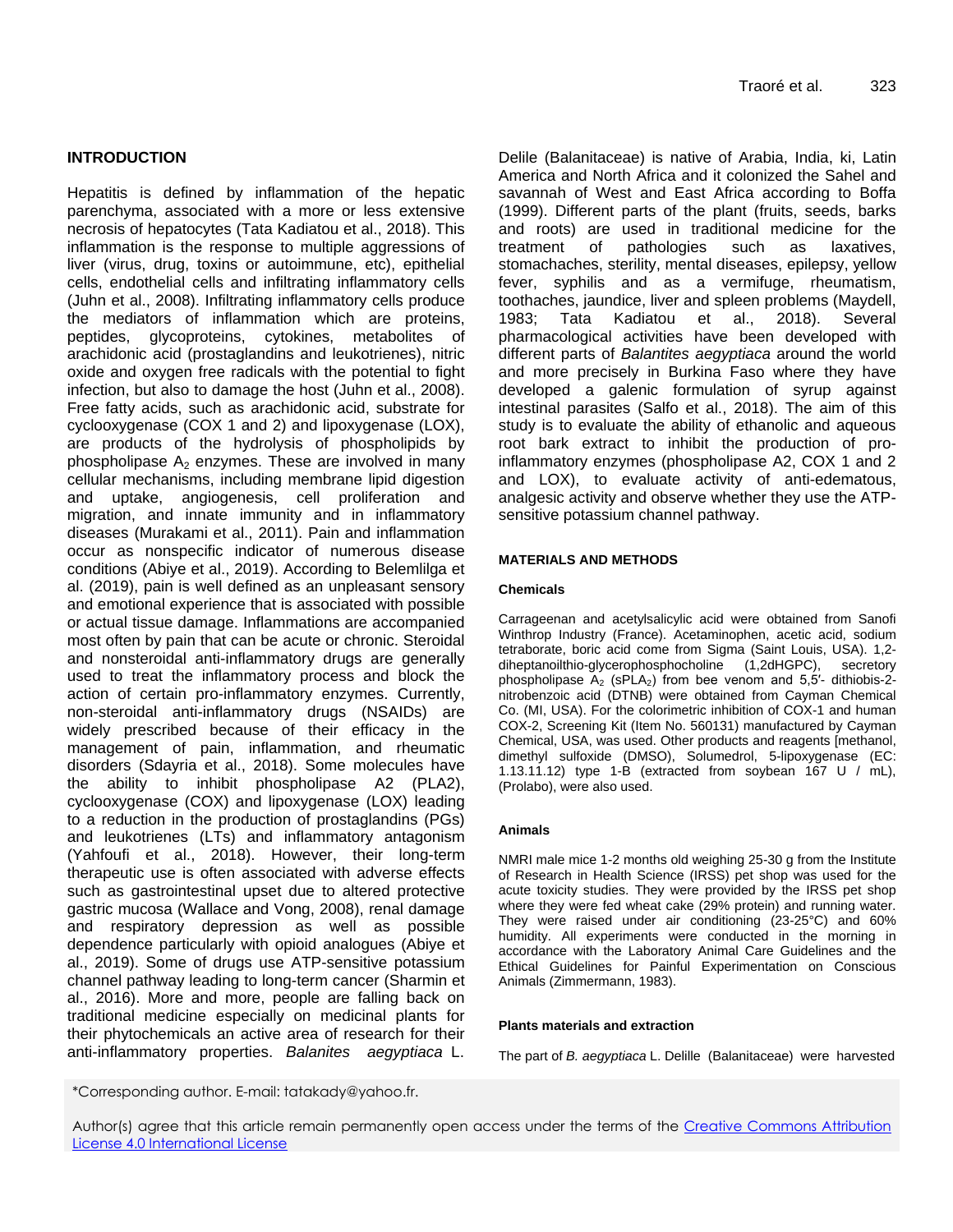in the locality of Ouagadougou in 2015. The plant was botanical identified by Professor Amado Ouédraogo (Laboratoire de Biologie et Ecologie Vegetale / University Joseph KI-ZERBO, Ouagadougou, Burkina Faso) and a specimen was deposited at the herbarium of the university against a code number T4263. Plant material was dried at room temperature, ground (mill with East Gladiator type blades) and stored in an airtight bag until use.

Fifty (50) mg of powder was mixed with 500 ml of distilled water and boiled under reflux for 30 min. After cooling, the mixture is centrifuged and the supernatant is frozen for lyophilization. Two hundred and fifty (250 g) of the powder were extracted by exhaustion with a mixture of ethanol: water (9: 1). Rotary vacuum evaporator was used to remove the solvent and extract was freeze dried. The lyophilizate obtained (26.5 g for ethanolic extract and 11.95 g for aqueous extract) was stored in a vacuum desiccator for later use.

#### *In vitro* **anti-inflammatory activity**

#### *Phospholipase A<sup>2</sup> inhibition test*

sPLA<sub>2</sub> activity was determined using method of Cayman Chemical Co. (MI, USA) (D'Almeida et al., 2013). For the assay, the wells (enzyme test) received 10 μl of methanol (HPLC) plus 10 μl sPLA<sup>2</sup> and the inhibition wells received 10  $\mu$  of reconstituted sPLA<sub>2</sub> then 10 μl of extract (8mg / ml) or of the reference compound. The blank consisted of 10 μl of methanol (HPLC) with 10 μl of buffer. The reaction was initiated with the addition of 200 µl of Diheptanoythiol-PC substrate and each mixture is made of triplicate then the entire device is allowed to incubate for 15 min at 25°C. After 15 min, 10 μl of DTNB was added to each well to stop the reaction. Mixing of the plate was carried out for 1 min and the reaction mixture was analyzed spectrophotometrically (spectrophotometer BioRad model 680, Japan) at the wavelength of 405 nm. All tests were done in triplicate and the percent inhibition of  $sPLA_2$  was calculated by the following formula:

% Inhibition = [(AEA - AIA) / AEA] X 100

-AEA: Activity enzyme test absorbance; Enzyme Activity Test: Abs Enzyme test - Blank abs -AIA: activity inhibition test absorbance Activity Inhibition Test: Abs Inhibition test - Blank Abs

#### *Enzymatic cyclooxygenase (COX1 and COX2) inhibitory activity*

The COX activity assay kit (Catalogue No. 560131, Cayman Chemical, Ann Arbor, MI, USA) measures the peroxidase activity of cyclooxygenase. The peroxidase activity is assayed colorimetrically by monitoring the appearance of oxidized N,N,N',N'-tetramethyl-pphenylenediamine (TMPD) at 590 nm (Kulmacz and Lands, 1983). For the assay, in the reaction medium, the test enzyme batch consisted of 150 μl of assay buffer, 10 μl of heme and 10 μl of the COX 1 or COX 2 enzymes and 10 μl of the dimerization solvent (DMSO). The inhibition test batch consisted of 150 μl of assay buffer, 10 μl of heme, 10 μl of COX 1 or COX 2 enzymes and 10 μl of ethanolic and aqueous extracts of root bark (2.2 mg / ml) or positive control such as aspirin and indometacin. The blank consisted of 160 μl of assay buffer, 10 μl of Heme and 10 μl of dimerization solvent (DMSO). The mixture was shaked for a few seconds and incubated for 5 minutes at 25°C. Twenty microliter of colorimetric substrate was added to each well used and the reaction was initiated by adding 20 μl of arachidonic acid solution to all wells used. The plate was carefully dried for a few seconds to

mix and incubate for 2 min at 25°C. Absorbance was read at 590 nm using a plate reader (Epoch, BioTeck instruments, USA). All tests were done in triplicate. the percent inhibition of COX 1 or COX 2 was calculated by the following formula:

% Inhibition =  $[(AEA - AIA) / AEA] \times 100$ 

-AEA: Activity enzyme test absorbance Enzyme Activity Test: Abs Enzyme Test - Blank abs -AIA: activity inhibition test absorbance Activity Inhibition Test: Abs Inhibition Test - Blank Abs

#### *Lipoxygenase (LOX) inhibitory activity*

The inhibition of lipoxygenase was assayed according to the spectrophotometric method described by E Malterud and Rydland (2000) with slight modifications. Briefly, 100 µl of enzyme solution (200 U/ml) prepared in boric acid buffer (0.2 M; pH 9.0) was mixed with 25 µl of aqueous and ethanolic extracts of *B. aegyptiaca* (8 mg/ml in DMSO) and then incubated at room temperature for 3 min. Reaction was then initiated by the addition of 125 µl of the substrate (250 µM of linoleic acid) and the velocity was recorded for 3 min at 234 nm with a microplate reader (Epoch, BioTeck instruments, USA). All tests were done in triplicate and DMSO was used as a control while Zileuton, positive control, were used as reference compounds. Percentage of lipoxygenase inhibition was calculated according to the equation:

% Inhibition of lipoxygenase= [(V<sub>0</sub> Control− V<sub>0</sub> Sample)/ V<sub>0</sub> Control] ×100

 $V_0$  Control: Enzymatic activity without inhibitor,  $V_0$  Sample: Enzymatic activity in presence of extract or reference compounds.

#### *In vivo* **anti-inflammatory activity**

#### *Anti-edematous activity*

The experimental study of the anti-inflammatory activity was carried out according to the method described by Winter et al. (1962) slightly modified by Noufou et al. (2012) according to which the inflammation is induced by injection of carrageenin at the level of the plantar arch of the paw right of the rat. The edema caused by this carrageenin will be translated into volume and measured by the Plethysmometer (Ugo Basile) which makes it possible to follow the evolution of the inflammatory process. Six batches of seven mice used (weight between 20-30 g) were fasted 17 h before the test. The mice were grouped into:

Control group: The mice of this batch receive the vehicle solution (physiological saline) orally, 01 hour before the injection of 50 μl of carrageenin (1% in NaCl 0.9%) into the plantar arch of the right leg of the mouse.

Reference group: The mice in this batch were treated with acetylsalicylic acid (ASA) at a dose of 100 mg / kg bw, 1 h before the injection of carrageenan.

Tests group (04 groups): The extracts to be tested are administered to mice orally at doses of 100, 200, 400 to 600 mg / kg; 01h before the injection of carrageenan.

The volume of the treated paw was measured before 01 h, and at 01, 03 and 05 h after the carrageenan injection. The antiinflammatory activity was evaluated as a percentage of edema reduction in treated mice compared to blank controls according to the following formula: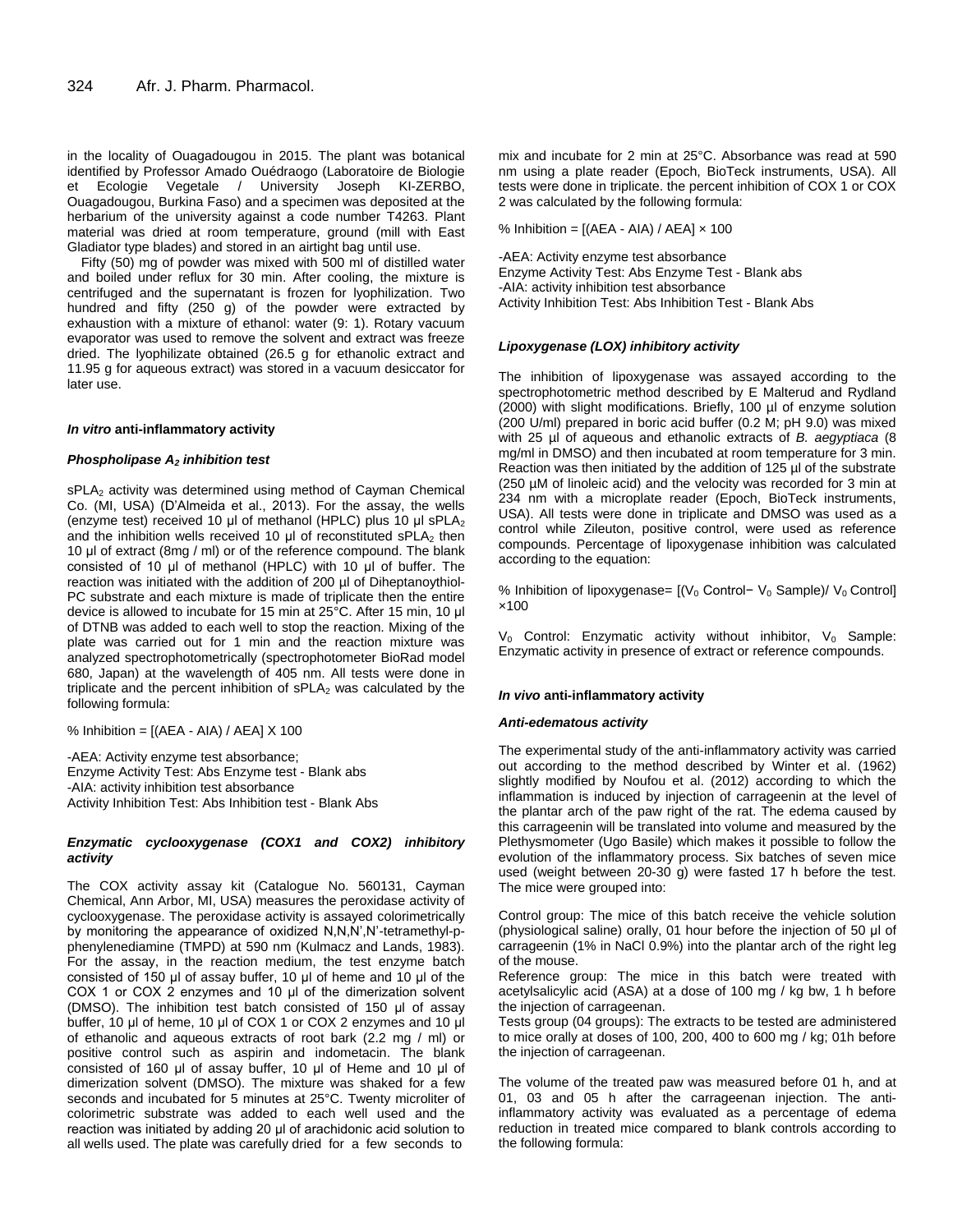| Enzyme            | <b>Phospholipase A2</b>              | COX <sub>1</sub> | COX <sub>2</sub> | LOX             |
|-------------------|--------------------------------------|------------------|------------------|-----------------|
| %                 | Inhibition percentage (at 100 µg/ml) |                  |                  | $IC_{50}$ µg/ml |
| Ethanolic extract | $45.82 \pm 1.3$                      | $42.35+1$        | $33.1 \pm 2$     | 83.75±20.09     |
| Aqueous extract   | $42.84 \pm 1.5$                      | $54.12 \pm 2$    | $10.22 \pm 3$    | 110.66±6.21     |
| Indomethacin      | nd                                   | nd               | $58.71 \pm 0.41$ | nd              |
| <b>Zileuton</b>   | nd                                   | nd               | nd               | $2.92 \pm 0.24$ |

**Table 1.** Phospholipase A<sub>2</sub>, cyclooxygenase (COX 1 and COX 2) and 15-lipoxygenase inhibition activity.

## Inhibition  $% = ((A - B)/A) \times 100$

A represents the average difference of the volume of increase of the paw of the mice of the blank control group at the times T 01, T 03 and T 05h and B represents the average difference of the volume of increase of the paw of the mice of the treated batches at the times T 01, T 03 and T 05h. These averages are plotted on a curve to follow the evolution of the edema for each group. The determination of the percentage of inhibition of edema (IOP) makes it possible to evaluate the anti-inflammatory potential of the extract studied and to compare it with that of the reference product.

## *Analgesic activity: Writhing test*

The analgesic effect of the extracts was evaluated according to the number of abdominal contortions induced by the intraperitoneal injection of acetic acid (0.6%) according to the method described by Noufou et al. (2012). Lots of seven were randomly constituted. The white control group received distilled water, the reference group, acetaminophen (paracetamol) a dose of 200 mg / kg and the other lots received the aqueous and ethanolic extracts of the root rinds at doses ranging from 100, 200, 400 to 600 mg / kg. One hour after extracts or reference administration, the animals intraperitoneally received acetic acid 0.6% at the dose of 10 ml / kg. Five minutes after the injection of acetic acid, the number of contortions was counted in each mouse for 15 min. The analgesic effect was evaluated according to the following formula:

Inhibition % = ((Nb-Nt)/Nb)  $\times$  100

Nb is the average of the number of contortions of the mice of the blank control group and Nt is the average of the number of contorted mice of the batch treated.

#### *Non-morphine analgesic activity: Involvement of ATP-Sensitive K <sup>+</sup> Channel Pathway*

The non-morphine analgesic activity involving the  $K^+$  channels was evaluated by the method described by Perimal et al. (2010), with slight modifications. Four groups of 7 mice were divided as follows: the control group receives only the vehicle (saline), the second group receives glibenclamide (an ATP sensitive K<sup>+</sup> channel inhibitor) and the last two groups receive respectively the ethanolic and aqueous extracts at a dose of 400 mg / kg of body weight. All mice except the first were pretreated with glibenclamide (10 mg / kg) 15 min before administration of saline or both extracts. Mice were injected with acetic acid, 1 hour after treatment. Five minutes after the acetic acid injection the number of contortions was recorded for 15 min. The analgesic effect was evaluated according to the following formula:

Inhibition  $% = ((Nb-Nt)/Nb) \times 100$ 

Nb is the average of the number of contortions of the mice of the blank control group and Nt is the average of the number of contorted mice of the batch treated.

## **Statistical analysis**

Experiments were carried out in triplicate and results expressed as mean  $\pm$  SEM. The analysis of the results was done on the basis of statistical processing of Graph Prism software version 6 and One way Analysis of Variance followed by Dunnett's test was used as a statistical treatment. The differences were considered significant when  $p \le 0.05$  compared to the control.

# **RESULTS**

# *In vitro* **anti-inflammatory activity**

The percent inhibition of the activity of the phospholipase A2 enzyme was close to 50% for both extracts as indicated in the Table 1. The inhibition percentages of cyclooxygenases 1 and 2 gave results on both sides comparable to the control for COX 2. The percentage inhibition of COX 1 by the two extracts was close to 50% whereas for COX 2 this percentage is very low with the aqueous extract than that ethanolic (Table 1). The results of the IC 50 of the LOX are shown in Table I. Of the two extracts, the ethanol extract has a lower IC 50 than the aqueous one even though both have a lower enzymatic activity than that of the reference compound the Zileuton.

# *In vivo* **anti-inflammatory activity**

# *Anti-edematous activity*

The results of the anti-edematous activity of the two extracts are shown in Figures 1 and 2. The effect of carrageenan on the mice which received the vehicle led to an increase in the volume of the paw from the first hour and reached the maximum at the fifth hour Pretreatment with different types of extracts at doses of 100, 200, 400 and 600 mg / kg significantly reduced carrageenaninduced edema. The reduction of edema by the extracts was dose-dependent and their percent inhibition was nevertheless lower than that of the reference,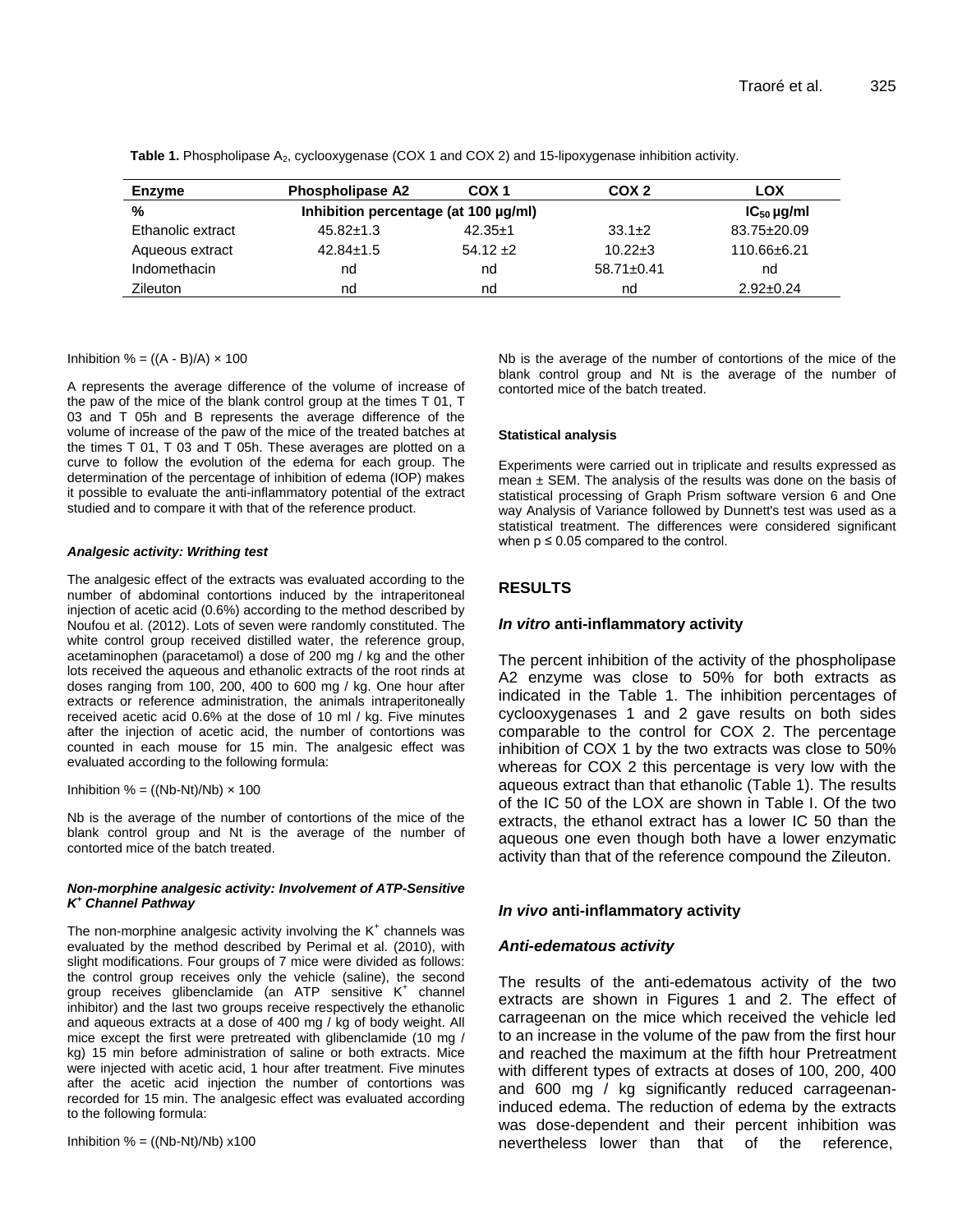

**Figure 1.** Effect of ethanolic (Oedema ETOH) and aqueous (Oedema EAQ) extracts at different doses on carrageenan-induced mouse paw edema. Values are mean  $\pm$  S.E.M. n = 7. \*, \*\*, \*\*\* indicate a significant difference respectively at p <0.05, P <0.01 and p <0.001 compared to the control (ANOVA, post test Dunnett).



**Figure 2.** Effect of ethanolic (ETOH) and aqueous (EAQ) extracts on acetic acid induced writhing in mice. Values are mean  $\pm$  S.E.M. n = 7. \*\*\*: P<0.001 indicate significance compared with control normal group (one way ANOVA analysis followed by Dunnett's test).

acetylsalicylic acid dosed at 100 mg/kg which was 83.56% at the fifth hour.

greater than 50% for the doses of 400 and 600 mg / kg compared with paracetamol.

## *Analgesic activity: writhing test*

Figure 2 show the number of contortions due to the injection of acetic acid (0.6%). the number of fractions significantly decreased with the action of paracetamol at the dose of 200 mg / kg. the action of the extracts was dose-dependent and the percentage of the extracts was

## *Non-morphine analgesic activity: Involvement of ATP-Sensitive K<sup>+</sup> Channel Pathway*

The writhing number of the mice receiving glibenclamide was comparable to that of the control mice that received the vehicle (Figure 3). Both extracts reduced the number of contortions by 50.98 and 53.73% respectively for the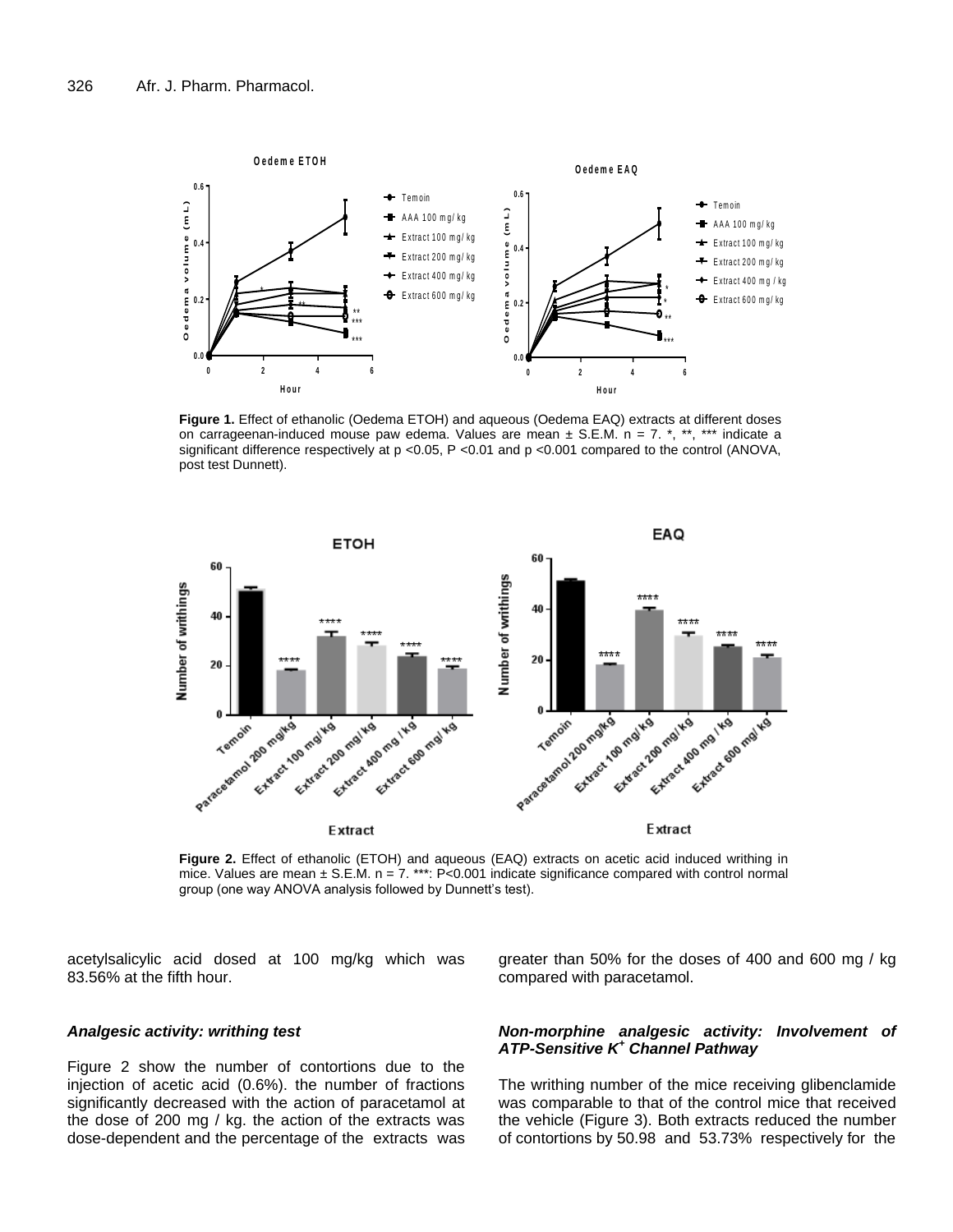

**Figure 3.** Effect of pretreatment of animals with glibenclamide (Glib) on the involvement of the K<sup>+</sup> channels of the ethanolic (ETOH) and aqueous (EAQ) extracts against the acetic acidinduced abdominal resistance test in mice.Values are mean ± S.E.M. \*\*\*: P<0.05 indicate significance compared with control normal group (one way ANOVA analysis followed by Dunnett's test).

aqueous extract and the ethanol extract in the absence of glibenclamide and in its presence its percentages decreased by less than 50% at 47.84 and 48.63% respectively. The action of glibenclamide increased the number of contortions.

# **DISCUSSION**

Lipoxygenase enzymes (LOX) as well as cyclooxygenases, pro-inflammatory enzymes, are heavily involved in many diseases including atherosclerosis, cancer and diabetes (Vidal et al., 2007). Its enzymes cause the production of eicosanoids, which are the finished products of arachidonic acid metabolism. Phospholipase A2 is a key enzyme in the metabolism of membrane phospholipids and its cellular stimulation is the crucial step in the production of pro-inflammatory mediators, prostaglandins (COXs) and leukotrienes (15- LOX) (Khanum et al., 2005). In this study, the enzymatic activity of the ethanolic and aqueous extracts of Balanites aegyptiaca root bark was demonstrated through the inhibition of Phospholipase  $A_2$  enzymes, COX 1 and 2 and lipoxygenase *in vitro*.

Activity of phospholipase  $A_2$  was inhibited by the extracts thus blocking the production of arachidonic acid. Extracts would able to block phospholipases A2 which of its activation is due by stimuli such as bradykinin, tumor necrosis factor interleukin-1 or calcium ionophore A23187 (Feghali-Bostwick and Wright, 1997).

COX1 is constitutive and plays a physiological role in

maintaining the integrity of tissues, while COX2 is inducible by inflammatory stimulation (Jouzeau et al., 1997). The extracts inhibited the activity of the COXs to different degrees. The extract acting on both COX 1 and COX 2, would have better anti-inflammatory and analgesic properties (COX 2) (Blobaum and Marnett, 2007; Burdan et al., 2004). These results are in agreement with those of Eldeen and Van Staden (2008) who in these studies found that the ethanolic extract of the roots of *Balanites aegyptiaca* inhibited the isoenzymes (COX-1 and 2).

According to Chung et al. (2009), it would be judicious that an extract having the inhibitory therapeutic effects of COX-1 and COX-2 be studied in the process of LOX inhibition it could be the only preferred route of conversion of arachidonic acid. in leukotrienes (leukotriene B 4, LTB 4) which play the major role in the inflammatory response. Both ethanolic and aqueous extracts of *B. aegyptiaca* showed moderate activity (41- 70% inhibition) in the inhibition of 15-LOX according to the classification explained by Chung et al. (2009). The two extracts having an action on the inhibition of COX 1 and 2 enzymes and 5-LOX could have a synergistic effect in blocking the production of prostaglandins and leukotrienes (Irrera and Bitto, 2017). Both extracts inhibit the enzymatic activities of phospholipase A2, COX 1 and 2 and 5-LOX at different percentages and at each stage of the inflammatory process so it would be a good antiinflammatory to fight against inflammatory diseases (George et al., 2014).

The method of induction of edema by carrageenan was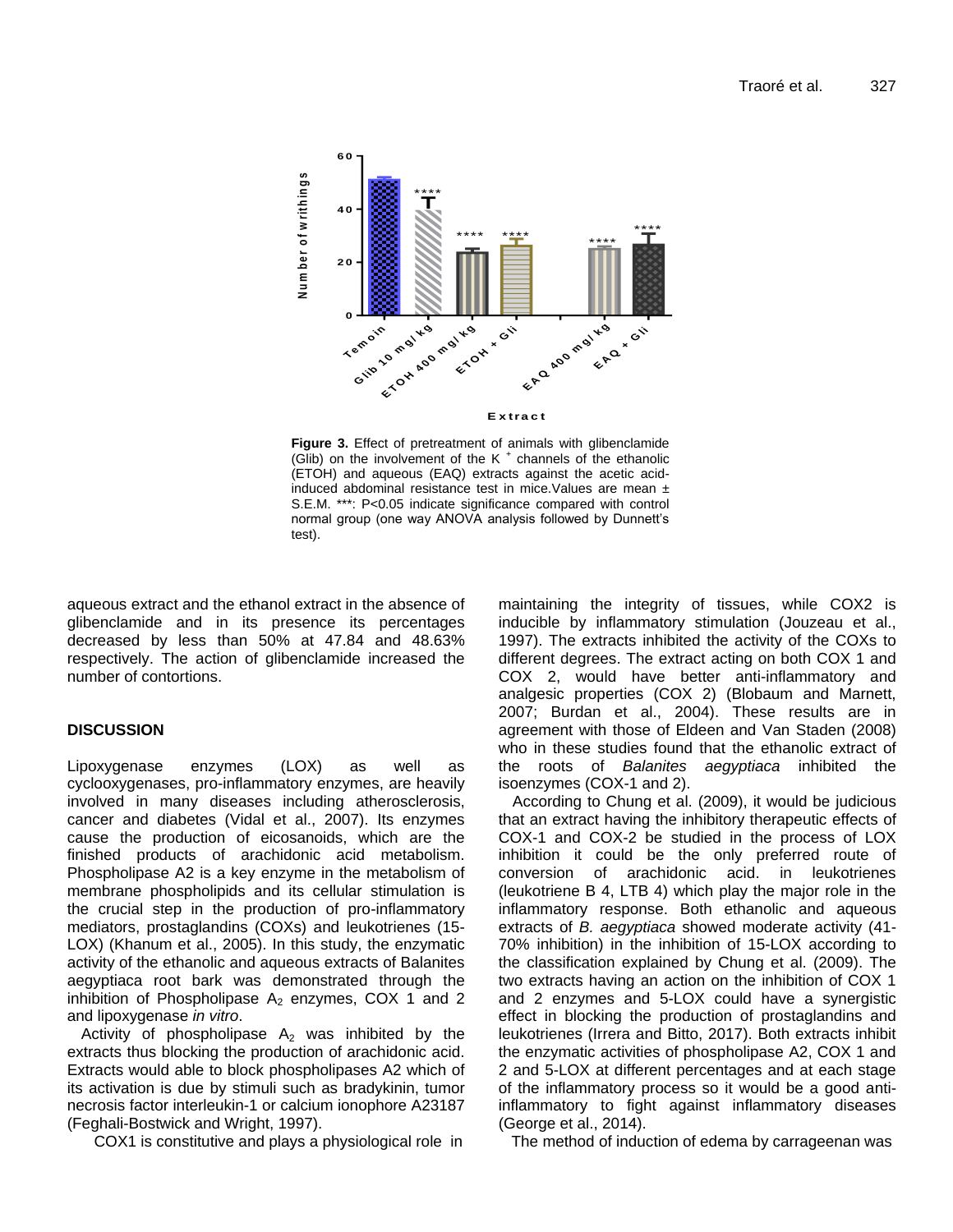used for inflammatory activity in vivo. According to Chatter and Tarhouni (2009) the method of induction of carrageenan would be simple, rapid in the induction of symptoms characteristic of inflammation (development of edema within one hour after injection, with an effect maximum after 5 hours) and reproducible. The induction of the inflammatory process by the carrageenan is manifested in 3 stages: The early stage (the first 90 min) during which histamine and serotonin are released; the second stage (90-150 min) which is driven by the release of kinin; and the third step (after 180 min), which is mediated by prostaglandin (Guo et al., 2011) (Rock et al., 2018).

*B. aegyptiaca* extracts significantly reduced (p <0.05) carrageenan-induced edema in a dose-dependent manner by acting progressively on it with strong inhibition observed at the fifth hour. The action of the extracts would reduce the inflammation by inhibition of the enzyme cyclo-oxygenase responsible for the production of prostaglandins and thromboxane (Etamé Loé et al., 2018). Similar results have been found with different parts of the plant such as aerial parts (Gaur et al., 2008) and seeds (Ali et al., 2014) in reduction of edema.

The writhing test is occasionally classified as a visceral pain model, but both visceral and somatic structures are activated by intraperitoneal injection of acetic acid (Berge, 2011). The analgesic effect of *B. aegyptiaca* extracts was studied by inducing pain with acetic acid. This induced pain is thought to be due to the released chemical mediators (histamine, bradykinin, substance P and prostaglandins) that would stimulate peripheral nociceptive and induce an increase in vascular permeability (Noufou et al., 2012). This high vascular permeability leads to the formation of an exudate compressing the nerves at the origin of the sensation of pain (Etamé Loé et al., 2018). The action of the extracts reduced the number of contortions in a dose-dependent manner with a 50% inhibition with the 400 mg / kg dose with both ethanolic and aqueous extracts. The extracts would have an inhibitory effect on pro-inflammatory chemical mediators. The inhibitory effects of these extracts could be attributed to their inhibitory action on the enzymes involved in the synthesis of prostaglandins and leukotrienes.

This study also revealed the mechanisms including  $involvement$  of ATP-sensitive  $K^+$  channels in the antinociceptive activities of *B. aegyptiaca* extracts. The single dose of 400mg / ml extracts that inhibited the number of contortions in the writhing test by 50% was used for non-morphine analgesic activity involvement of ATP-sensitive K<sup>+</sup> channel pathway. The action alone of glibenclamide (an ATP-sensitive potassium channel antagonist) did not significantly alter the number of contortions caused by the injection of acetic acid. The number of contortions significantly decreased the antinociceptive effects of *B. aegptiaca* with injections of

extracts and glibenclamide (<0.05). According to Nushrat and al., glibenclamide specifically blocks only drugs sensitive to ATP- K<sup>+</sup> channels, but does not affect other types such as  $Ca<sup>2+</sup>$  activated and voltage-gated  $K<sup>+</sup>$ channels (Sharmin Ani et al., 2016). Scientific studies have shown that  $K +$  channels play a major role in pain, and that their opening causes a hyperpolarization of the cell membrane, leading to a decrease in cell excitability (Lawson, 2000). The blocking of  $K +$  channels did not have too much effect on the action of the extracts, which could be explained by the fact that the extracts do not follow the  $K_{ATP}$  path. Extracts do not seem to take the path of  $K_{ATP}$  which would mean that their long-term use will have virtually no carcinogenic effect on the body.

# **Conclusion**

In conclusion, ethanolic and aqueous extracts of *B. aegyptiaca* root bark showed good inhibitory activity of pro-inflammatory enzymes such as phospholipase A2, COX 1 and 2 and 5-LOX. The extracts showed dosedependent anti-inflammatory and analgesic activities in the different models used in this study and they do not seem to follow the  $K_{ATP}$  pathway. The present study could confirm the traditional uses of *B. aegyptiaca* against inflammatory pathologies.

# **CONFLICT OF INTERESTS**

The authors have not declared any conflict of interests.

# **ACKNOWLEDGEMENT**

The authors are grateful to Department of traditional medicine of Research Institute of Health Sciences (IRSS). This research was supported by COMSTECH-TWAS project 17-319 RG/PHA/AF/AC\_C – FR3240300079 (Granted to Dr N. OUEDRAOGO).

## **REFERENCES**

- Abiye A, Tadesse W, Assefa S, Hailu A (2019). Evaluation of Analgesic and Anti-Inflammatory Activities of hydro-alcoholic leaf extract of Hypericum revolutum in Mice (Vol. 10).
- Ali SA, Mohamed AH, Mohammed GE (2014). Fatty acid Composition, Anti-inflammatory and Analgesic Activities of Balanites aegyptiaca Seeds in Rats. Journal of Agricultural and Veterinary Sciences (JAVS) 15(1):11.
- Belemlilga MB, Traoré TK, Boly GA, Ouédraogo N, Traoré A, Lompo M, Guissou IP (2019). Evaluation of Antioxidant, Anti-inflammatory and Analgesic Activities of Leaves of Saba senegalensis (A. DC) Pichon (Apocynaceae). European Journal of Medicinal Plants, 1-12.
- Berge OG (2011). Predictive validity of behavioural animal models for chronic pain. British Journal of Pharmacology 164(4):1195-1206
- Blobaum AL, Marnett LJ (2007). Structural and Functional Basis of